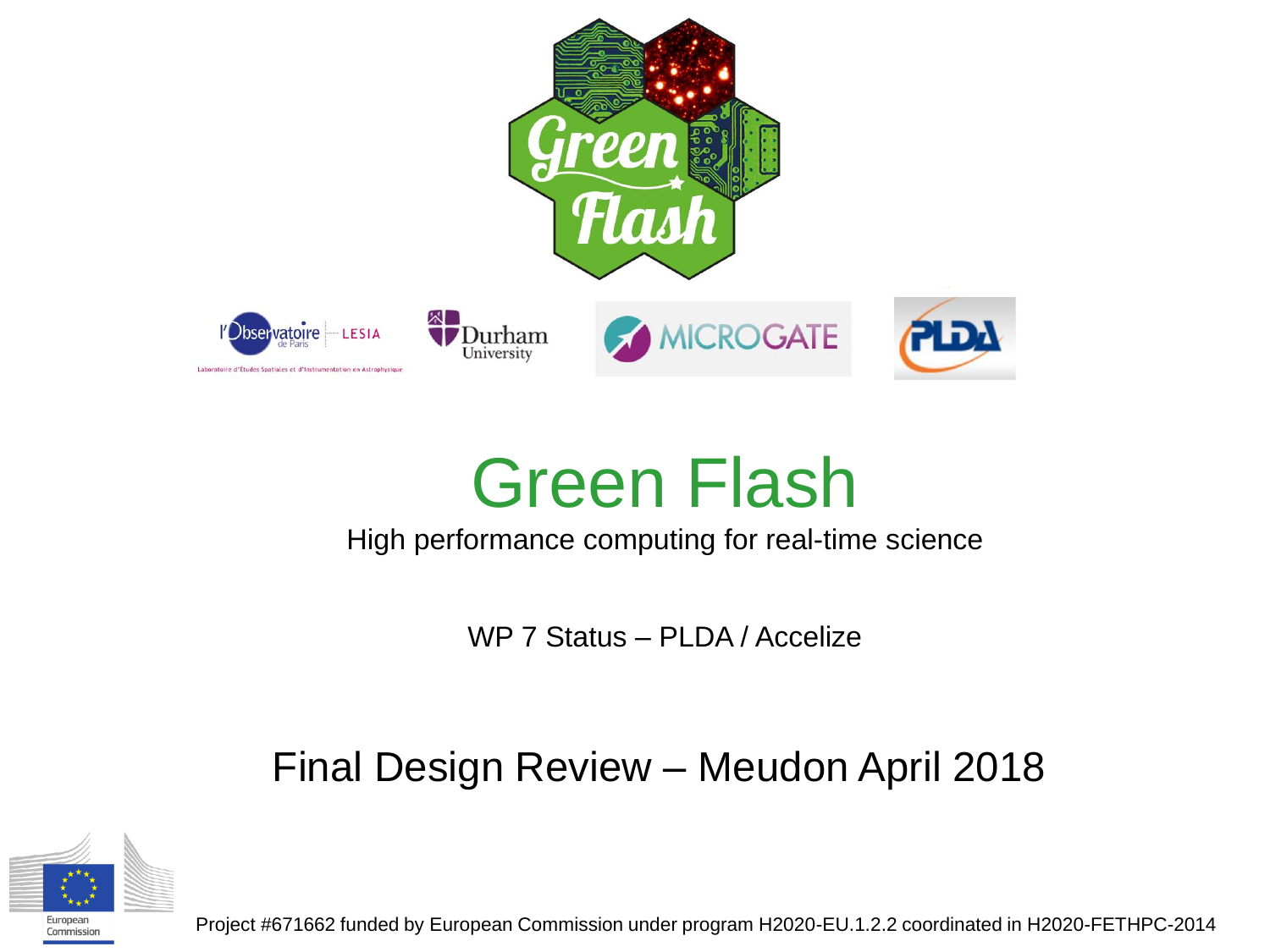

# WP7.2 – Plans achievement

| Feature                                       | <b>Status</b> | Delivery / Notes                    |
|-----------------------------------------------|---------------|-------------------------------------|
| Arria 10 support                              | <b>Done</b>   | <b>QP dev version / XpressGXA10</b> |
| DDR4 support                                  | <b>Done</b>   | <b>QP</b> dev version / XpressGXA10 |
| [Peer to Peer] - FPGA to GPU Proof Of Concept | <b>Done</b>   | Delivered in D5.1 (Proto 1)         |
| [Ethernet sub-system] - UDP Multicast         | Done          | <b>QP 2.1 / June 2016</b>           |
| [Ethernet sub-system] - Raw mode interface    | <b>Done</b>   | <b>QP 2.2 / October 2016</b>        |
| <b>GigE Vision preliminary support</b>        | <b>Done</b>   | Delivered in D5.1 (Proto 1)         |

| Feature                                   | <b>Status</b>        | Delivery / Notes                       |
|-------------------------------------------|----------------------|----------------------------------------|
| Aurora                                    |                      | Out of Scope   No need for OBSPM / MIC |
| NIC compliance - Preliminary support      | Out of Scope See WP5 |                                        |
| Open MPI compliance - Preliminary support | Out of Scope See WP5 |                                        |